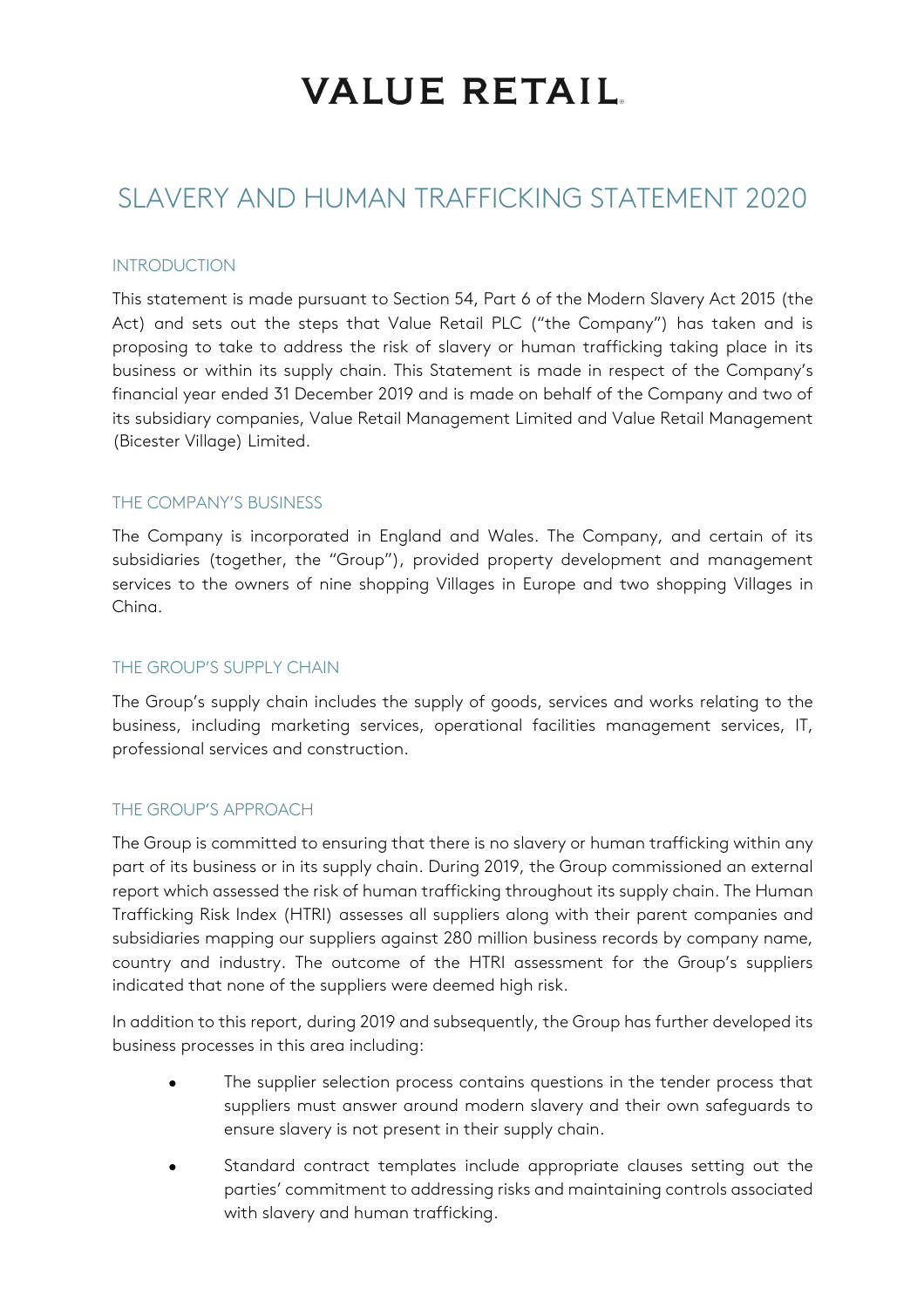# **VALUE RETAIL**

- Training has been designed and delivered to all colleagues working in sectors or with suppliers, which the Group has identified as presenting elevated risk. Through this training the Group aims to increase the awareness of the risks and how they may be identified. Any new colleagues joining in these roles or sectors are automatically assigned the training.
- The Group's internal Key Performance Indicators that measure the effectiveness of the Group's approach have been met.

#### THE GROUP'S SLAVERY AND HUMAN TRAFFICKING POLICIES

The Group has in place policies which reflect its commitment to (i) acting ethically and with integrity in third party relationships; and (ii) designing and implementing controls to ensure that neither slavery nor human trafficking take place anywhere in its supply chain. This includes its Code of Conduct and Ethics Policy, which is published on the Group's intranet.

The Group operates a whistleblowing reporting system which encourages colleagues to raise genuine workplace concerns personally or anonymously, including any concerns relating to slavery or human trafficking.

#### LOOKING FORWARD

During 2020/2021, the Group intends to:

- Introduce an enhanced online supplier assessment tool to manage reporting of Modern Slavery throughout our supplier base.
- Continue to evaluate legal obligations in non-UK jurisdictions to ensure contractual terms remain appropriate and effective.
- Publish details annually of internal and external achievements
- Measure results against key performance indicators.
- Deliver mandatory training within the on-boarding process for roles involved in the sourcing and management of suppliers and higher risk areas alongside annual refresher training.
- Make training available to all colleagues irrespective of their role.

In 2019, The Bicester Village Shopping Collection ("TBVSC") became a founding member of the World Travel & Tourism Council (WTTC) global taskforce, formed to help prevent and combat human trafficking.

The taskforce comprises WTTC Members and sector associations to become the first global industry-wide initiative to assert zero tolerance and share best practice. The Group provides operational services to members of TBVSC to assist its participation in this taskforce.